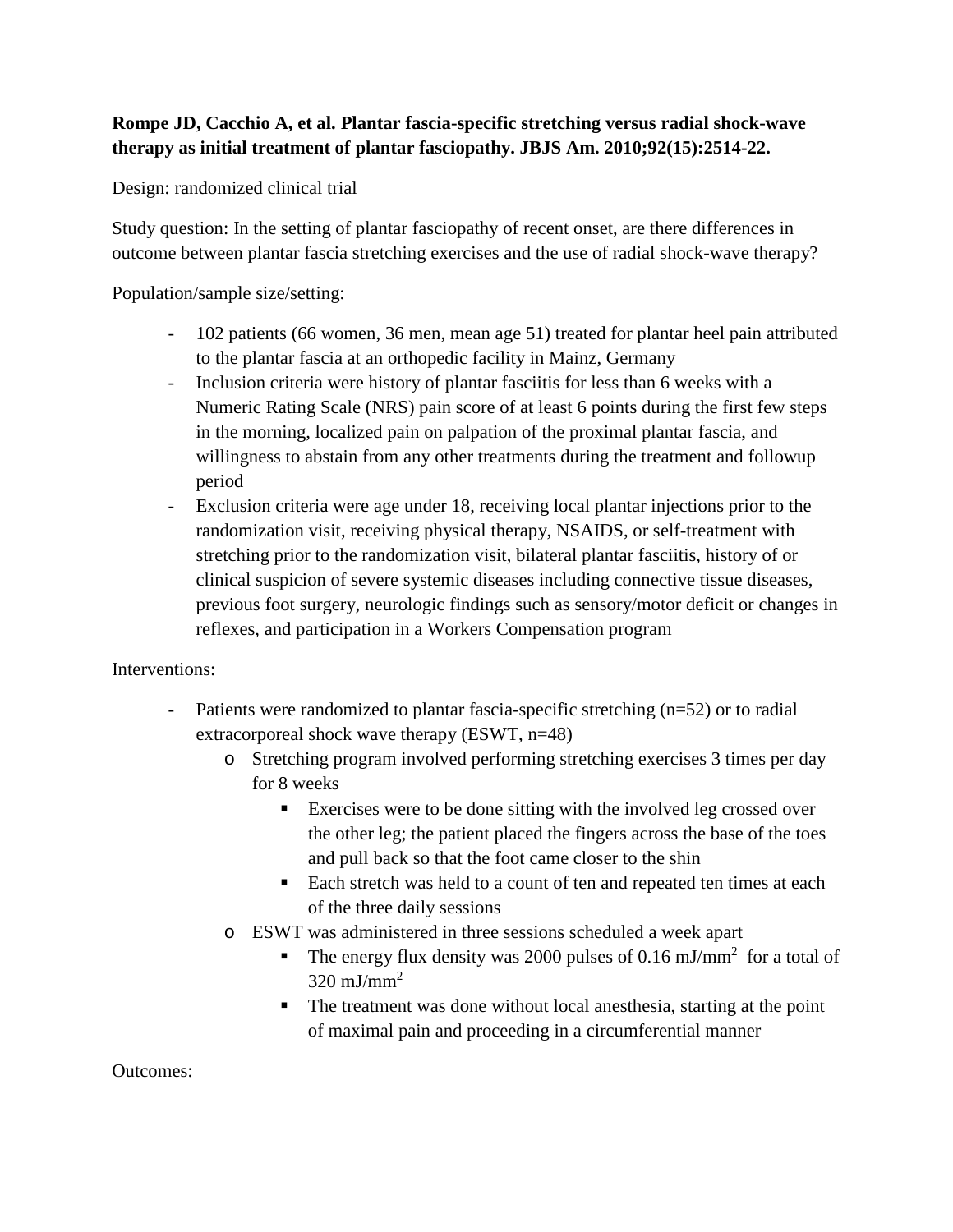- Followup was scheduled at 2 months, 4 months, and 15 months after baseline
- Main outcomes were the pain subscale of the Foot Function Index (PS-FFI) and a patient-relevant outcome measure (SROM) questionnaire which included generic items related to pain function, and satisfaction with treatment
	- o Pain subscale of PS-FFI has 7 questions on dimensions of pain: pain at its worst, during the first few steps in the morning, at the end of the day, while walking barefoot, while standing barefoot, while walking with shoes, and when standing with shoes
		- The second question, which deals with pain on the first few steps in the morning, had special emphasis as a marker of improvement
	- o SROM asks the patient to compare how they feel at present to how they felt before treatment overall, with respect to heel pain, with respect to daily function including work and recreation, and how satisfied they are with treatment
		- The patient satisfaction item was designated as a primary efficacy outcome for purposes of the treatment comparisons
- The primary outcome was the change in PS-FFI at two months; secondary outcomes were the changes at 4 months and at 15 months
- Both groups reported reduced pain at 2 months, but the pain reduction for the plantar stretch group was greater than for the ESWT
	- o Pain during the first few steps in the morning at baseline was 7.8 for the stretch group and was 7.9 for the ESWT group; the pain reduction at 2 months was 4.5 for the stretch group and 1.8 points for the ESTW group
- At 2 months, the satisfaction item on the SROM was greater for the stretch group (65%) than in the ESWT group (35%)
- Fifteen months after baseline, the pain and satisfaction scores did not differ between groups
- During the first two months after baseline, more patients (n=38) in the ESWT group took analgesic medication such as diclofenac or ibuprofen than in the stretch group  $(n=15)$
- For all patients in the ESWT group, transient reddening took place after the shock wave was administered, and 41 patients reported treatment-related pain of 5 or more points on a 10 point scale; for the stretch group, only 8 patients reported treatment related pain of 5 or more points

Authors' conclusions:

- A program of manual stretching exercises specific to the plantar fascia is more effective than radial shock wave therapy in reducing pain from plantar fasciitis of recent onset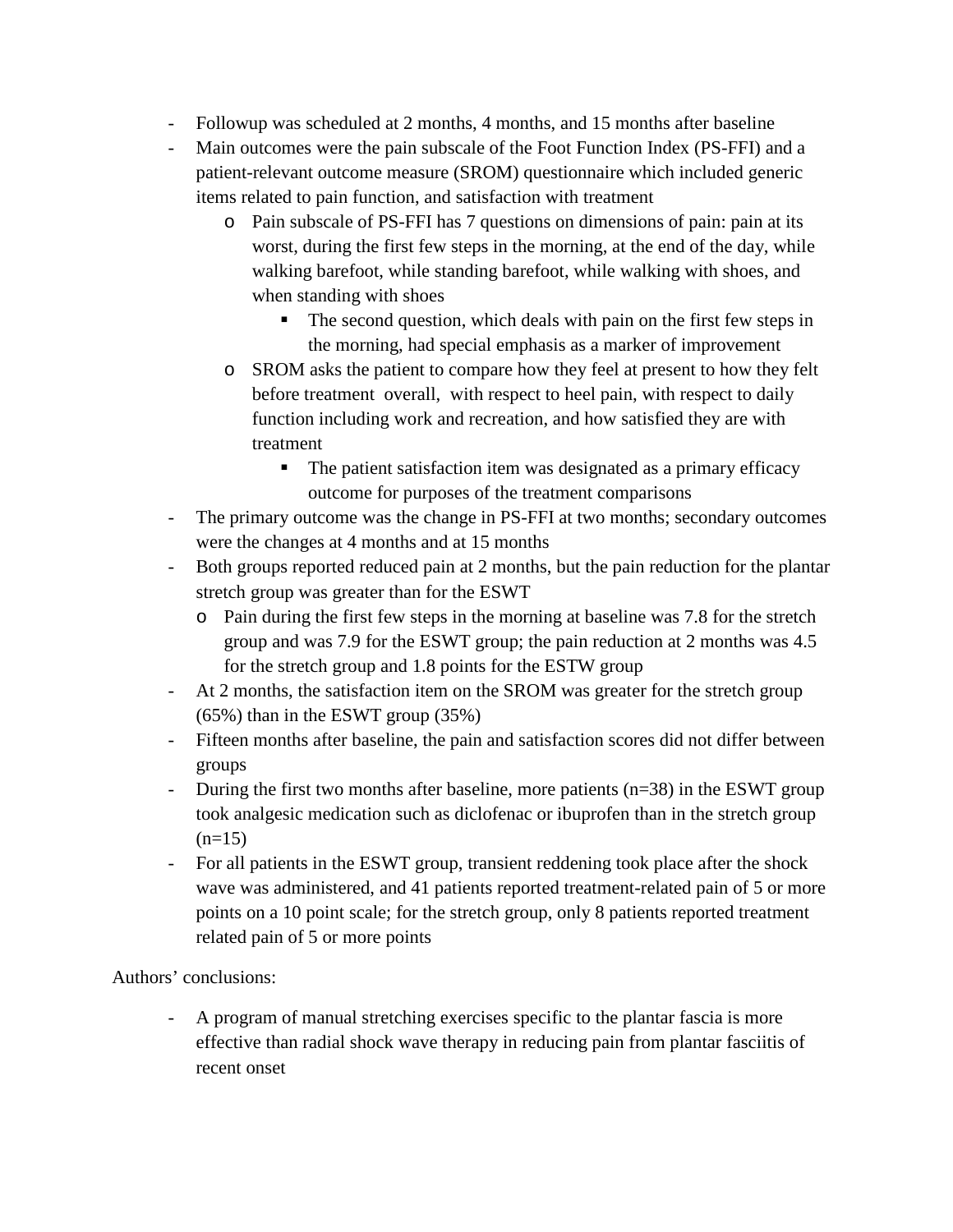- These results cannot be generalized because patients with a maximum symptom duration of 6 weeks are relatively rare in orthopedic outpatient clinics

## Comments:

- Most sources of bias appear to have been controlled
	- o Even though blinding of patients could not be done, the likely direction of the resulting bias would depend on the details of how the interventions were described and administered
	- o That is, if patients randomized to stretching were encouraged to expect that this would be more effective than ESWT, the results would be biased in favor of stretching, but if patients randomized to ESWT were led to believe that ESWT was more effective than stretching, the results would be biased in favor of ESWT
- It is likely that in real-world clinical practice, patients given ESWT would be given a home program that would include stretching, and therefore the comparisons in this trial are not directly applicable to everyday practice
	- o The question of whether ESWT adds benefit to a treatment plan based on stretching exercise therefore is not asked and cannot be answered
- Allocation concealment was probably done, because the assistant in charge of the randomization was not aware of the size of the blocks; although not crystal clear, the requirement for allocation concealment is likely to have been met
	- o The randomization was done in blocks of six, and this means that there were 17 blocks for the 102 patients randomized
	- o Block randomization of this kind should balance the treatment groups such that one group does not exceed another group by more than three patients; however, there were 6 more patients in the stretching than in the ESWT group
	- o While this is not explained, it is unlikely to lead to a biased answer to the study question
- Workers' Compensation participants were excluded; it is a matter of judgment whether this exclusion limits its application to a population of injured workers
- At 15 months, symptom resolution had occurred in 70.4% of the stretching group and in 77.1% of the ESWT group, meaning that 25-30% of patients remain symptomatic at that time
- The discussion section seems to designate the dose of ESWT as "low-energy shock" wave therapy"
	- $\circ$  The energy flux density was 0.16 mJ/mm<sup>2</sup>
	- o A recent study (Chow 2007) defined low energy density as less than 0.1 mJ/mm<sup>2</sup>, and medium energy density as higher than 0.1 mJ/mm<sup>2</sup> but lower than 0.2 mJ/mm<sup>2</sup>. Any ESWT delivered at higher than 0.2 mJ/mm<sup>2</sup> is regarded as high energy density